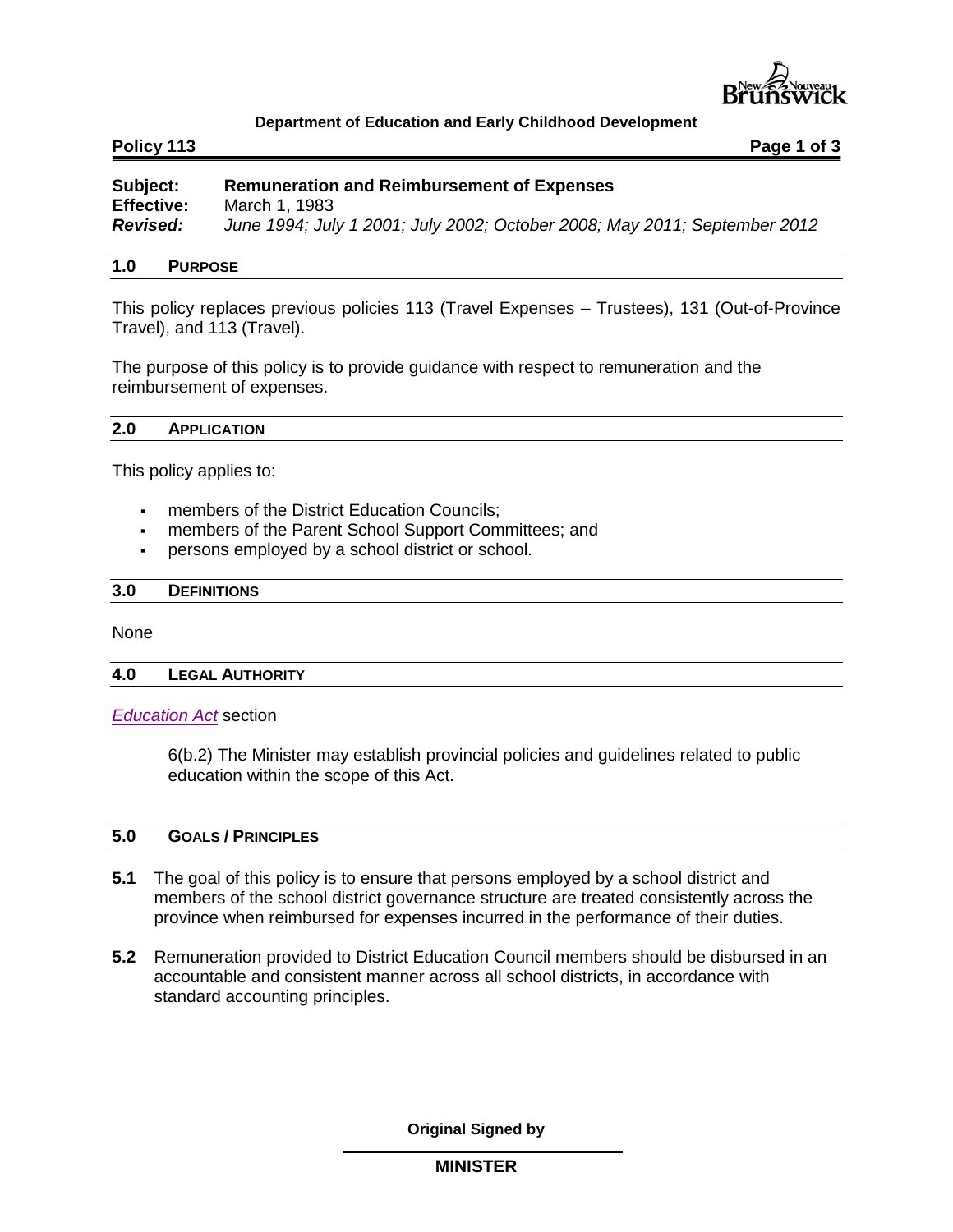

## **Department of Education and Early Childhood Development**

**Policy 113 Page 2 of 3**

## **6.0 REQUIREMENTS / STANDARDS**

- **6.1** A District Education Council member is to be reimbursed in accordance with [AD-2801](http://intranet.gnb.ca/intellinet/adminman/adminman/2801-e.asp) for travel expenses incurred by the member only, while on official Council business that has been approved by the Council.
- **6.2** If a District Education Council chooses to reimburse a Parent School Support Committee member for travel expenses incurred by the member as outlined in section 34(3) of the *[Governance Structure Regulation](http://laws.gnb.ca/en/ShowPdf/cr/2001-48.pdf)* the member is to be reimbursed in accordance with [AD-2801.](http://intranet.gnb.ca/intellinet/adminman/adminman/2801-e.asp)
- **6.3** An employee of a school district or a school is to be reimbursed in accordance with [AD-](http://intranet.gnb.ca/intellinet/adminman/adminman/2801-e.asp)[2801](http://intranet.gnb.ca/intellinet/adminman/adminman/2801-e.asp) for travel expenses incurred while on official school district or school business approved by the superintendent or designate.
- **6.4** Superintendents may authorize district related travel expenses incurred as per Travel Policy [AD-2801,](http://intranet.gnb.ca/intellinet/adminman/adminman/2801-e.asp) unless [AD-2801](http://intranet.gnb.ca/intellinet/adminman/adminman/2801-e.asp) specifically limits authorization to "Deputy Head exclusively".

# **Remuneration of District Education Council members**

- **6.5** District Education Council Chairs and members are remunerated according to the amount set by the Lieutenant Governor in Council. The amount shall be communicated to School Districts and District Education Councils on a yearly basis.
- **6.6** Remuneration shall be disbursed in equal monthly payments to the District Education Council Chairs and members until such time that they are no longer members, as per subsection 37.7(4) of the *[Education Act.](http://laws.gnb.ca/en/ShowPdf/cs/E-1.12.pdf)*
- **6.7** Each District Education Council member shall be issued a T4 for income tax purposes.

# **7.0 GUIDELINES / RECOMMENDATIONS**

N/A

### **8.0 DISTRICT EDUCATION COUNCIL POLICY-MAKING**

The District Education Council may develop policy consistent with this policy and [AD-2801](http://intranet.gnb.ca/intellinet/adminman/adminman/2801-e.asp) in order to carry out their obligations under this policy.

# **9.0 REFERENCES**

Related *[Education Act](http://laws.gnb.ca/en/ShowPdf/cs/E-1.12.pdf)* sections:

36.71(1) The Lieutenant-Governor in Council shall fix the remuneration of the chair and the other councillors of a District Education Council.